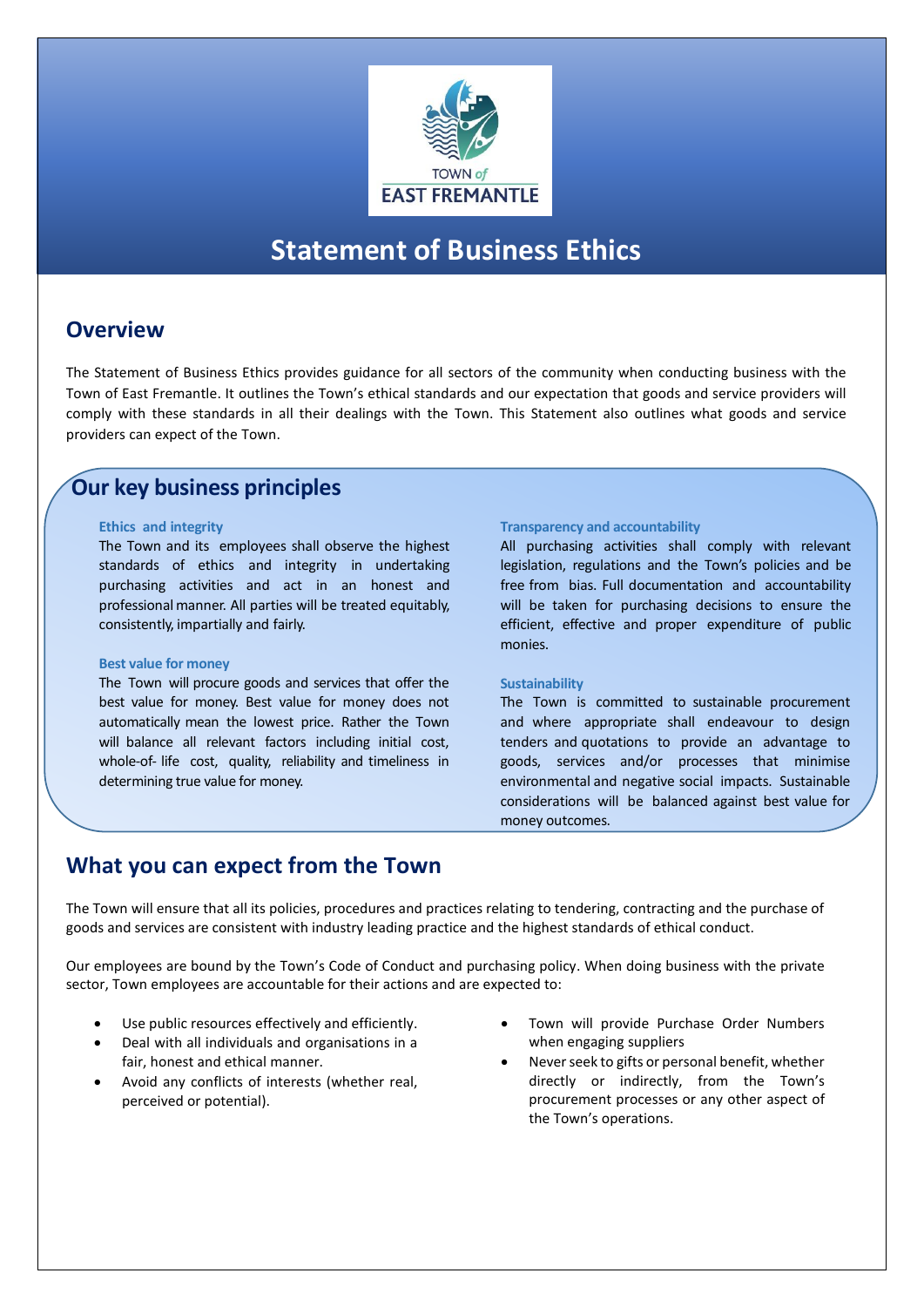In addition, all Town procurement activities are guided by the following core business principles:

- All suppliers (whether invited to make a submission through tender or through direct quotation process) will be treated with impartiality and fairness and given equal access to information to assist with quotations, tendering or supply.
- All procurement activities and decisions will be fully and clearly documented by the Town to provide an efficient audit trail and to allow for an effective performance review of contracts.
- All contracts that involve services to the public will be undertaken in a manner consistent with the Town's Disability Access and Inclusions Plan (DAIP) 2016-2020.
- Energy-efficient equipment, products containing recycled materials and environmentally friendly products will be purchased wherever reasonably possible taking into account best value for money considerations.
- Tenders will not be called unless the Town has a firm commitment to proceed to contract although the Council reserves the right not to proceed with any tender or quotation so advertised.
- The Town will not disclose confidential or proprietary information.

## **What we ask of you**

The Town requires all private sector providers of goods and services to observe the following principles when doing business with the Town:

- Comply with all Australian Laws.
- Act ethically, fairly and honestly in all your dealings with the Town
- Gain an understanding of the Town's policies, guidelines and procedures relating to purchasing, including an understanding of this Statement (all available on the Town's website).
- Provide accurate and reliable advice and information when invited or required.
- Declare actual, perceived or potential conflicts of interests as soon as you or your employees become aware of the conflict.
- Take all reasonable measures to prevent the disclosure of confidential Town information.
- Do not engage in any form of collusive practice, including offering Town employees or Elected Members inducements or incentives designed to improperly influence the conduct of their duties.
- Do not discuss Town business or information in the media.
- Assist the Town to prevent unethical practices in business relationships by reporting such practices**.**

## **Why is compliance important?**

By complying with the Town's Statement of Business Ethics, you will be able to advance your business objectives and interests in a fair and ethical manner. As all Town suppliers of goods and services are required to comply with this Statement, compliance will not disadvantage you in any way.

You should also be aware of the consequences of not complying with the Town's ethical requirements when doing business with the Town. Improper or unethical conduct could lead to termination of contracts or loss of future work with the Town. Overall any business reputation can also be detrimentally effected if corrupt and criminal behaviour is made public.

Complying with the Town's business principles will also prepare your business for dealing with the ethical requirements of other local governments and public sector agencies should you choose to do business with them.